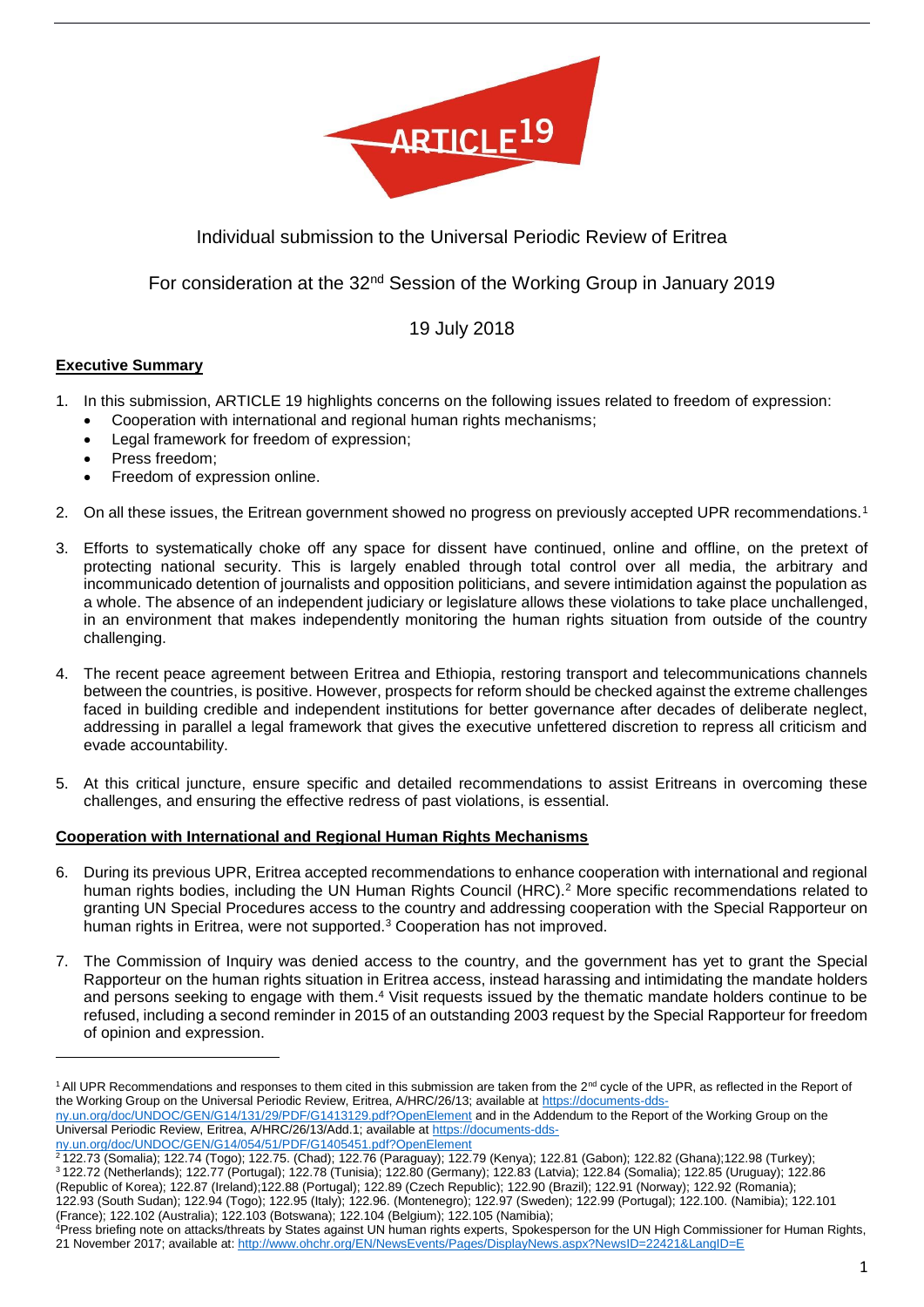- 8. While Eritrea acceded to the International Covenant on Civil and Political Rights (ICCPR) in 2002, it has yet to fulfil its obligation to submit its initial report to the Human Rights Committee (HR Committee) under Article 40, the review progressing in the absence of such a report.
- 9. We remain concerned by the continued non-implementation of key African Commission for Human and Peoples' Rights (ACHPR) decisions, including:
	- *Communication 250/02 Liesbeth Zegveld and Mussie Ephrem v Republic of Eritrea* (2003), <sup>5</sup> which affirmed that freedom of expression cannot be derogated from even in emergencies, and called for the release and compensation of 11 former government officials detained without charge or trial in violation of the African Charter on Human and Peoples' Rights (the African Charter), including the right to freedom of expression (Article 9(2)).
	- *Communication No. 275/03 Article 19 v Republic of Eritrea* (2007), <sup>6</sup> which called for the release or speedy trial of at least 18 journalists and 11 former government officials held in incommunicado detention without trial, for their compensation, access to lawyers and family, as well as for the lifting of the private media ban.
	- Communication 428/12 Dawit Isaak v Republic of Eritrea (2016),<sup>7</sup> reaffirmed Communication 275/03 and "strongly urged" Eritrea to implement its decision "without further delay". Dawit Isaak, one of the original journalist applicants, continues to be held in the maximum security Eiraeiro Prison.
- 10. While Eritrea submitted its overdue initial report to the  $62<sup>nd</sup>$  ordinary session of the ACHPR, we regret that during its review the government consistently denied allegations of human rights violations and refused to comply with the above ACHPR decisions.

## *Recommendations*

- 11. Fully cooperate with all international and regional human rights mechanisms, including by:
	- Accepting the visit requests of and allowing unhindered access for the UN Special Rapporteur on the human rights situation in Eritrea and the UN Special Rapporteur on freedom of opinion and expression, as well as issuing a standing invitation to all HRC special procedures;
	- Committing to implementing all UN special procedures' recommendations, consulting with OHCHR, regional and national civil society organisations on a roadmap for implementation, seeking technical support from international and regional human rights bodies;
	- Responding to the HR Committee's List of Issues, correcting the lack of compliance with Article 40 of the ICCPR;
	- Implementing the decisions of the ACHPR in Communication 275/2003, Communication 250/2002, and Communication 428/12.

#### **Legal framework for freedom of expression and related rights**

12. Absent contrary evidence, no progress has been made to bring the Constitution or national laws restricting freedom of expression into compliance with the ICCPR, notwithstanding some UPR recommendations accepted on this,<sup>8</sup> while others were noted.<sup>9</sup>

#### *Constitutional Framework*

**.** 

13. Article 19 (2) and (3) of the 1997 Constitution sets out protections for the right to freedom of expression and access to information,<sup>10</sup> though Article 26 largely claws those back. It contravenes the African Charter by allowing for derogations of the right in times of emergency, contravening the African Charter, and violates Article 19(3) of the

<sup>&</sup>lt;sup>5</sup> Communication 250/02 Liesbeth Zegveld and Mussie Ephrem/Eritrea, 20 November 2003; available at: <http://www.achpr.org/communications/decision/250.02/>

<sup>6</sup> Communication 275/03 Article 19/Eritrea, 30 May 2007; available at: http://www.achpr.org/communications/decision/275.03/

<sup>7</sup> Communication 428/12 Dawit Isaak v Republic of Eritrea, 27 April 2018; available at[: http://www.achpr.org/communications/decision/428.12/](http://www.achpr.org/communications/decision/428.12/)

<sup>8</sup> 122.22 (Czech Republic); 122.107 (Mexico); 122.31 (Tunisia); 122.32 (Uruguay); 122.41 (Ghana); 122.43 (Philippines); 122.158 (Japan); 122.159 (Lithuania); 122.160 (Belgium); 122.162 (Botswana).

<sup>9</sup> 122.30 (Australia); 122.33 (Republic of Korea); 122.34 (Slovakia); 122.35 (Somalia); 122.36 (Sweden); 122.37 (Namibia); 122.38 (Germany); 122.40 (Switzerland); 122.161 (United States of America); 122.164 (Czech Republic); 122.167 (Estonia);

<sup>10</sup> Article 19 (2) Every person shall have the freedom of speech and expression, including freedom of the press and other media; Article 19 (3) Every citizen shall have the right of access to information.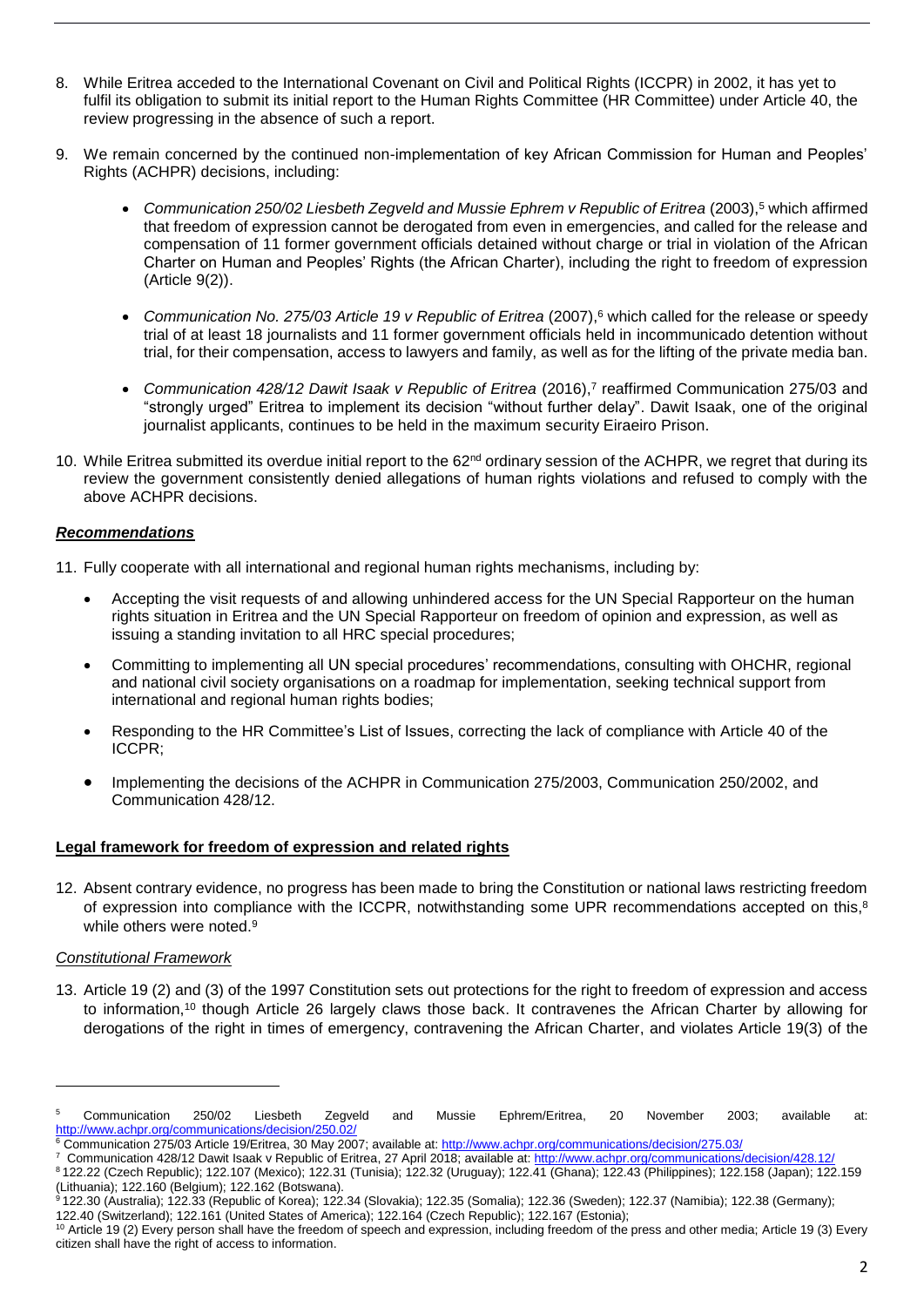ICCPR by allowing expression to be limited for ambiguous purposes, including in circumstances that are neither "necessary" nor "proportionate".

14. These limited protections are undermined by the constitution's uncertain legal status: it has never been formally or fully implemented, on the basis of the alleged threat to national security and sovereignty posed by the (now discontinued) conflict with Ethiopia. The President's announcement in 2014 of the drafting of a new constitution has exacerbated this uncertainty.<sup>11</sup> The lack of transparency in this apparent process, including the failure to disclose any draft or ensure effective participation of all stakeholders in its development, is a concern compounded by the absence of an elected legislature, independent media, or critical civil society.

#### *Restrictive criminal laws*

- 15. In May 2015, notwithstanding the absence of a functioning legislature, Eritrea enacted a new Penal Code,<sup>12</sup> and Criminal Procedure code regulating its implementation,<sup>13</sup> which ostensibly replaced the Transitional Penal Code (TPCE), established under emergency powers in 1991. The new codes replicate many of the provisions found in the TPCE, in effect entrenching emergency powers within ordinary law. Notwithstanding these changes, however, it is reported that the Special Court continues to operate using the TPCE framework.
- 16. A number of overly broad provisions in the new Penal Code allow for the targeting of dissent and do not comply with the African Charter or ICCPR.
- 17. Defamation and insult are criminalised in the penal code ("defamation or malicious injury to honour or reputation", **Article 301**; "insulting behaviour and outrage", **Article 302**), allowing for custodial penalties of between 1 and 6 months as well as fines, contradicting guidance of the HR Committee.<sup>14</sup> The Penal Code also allows for punishment for "defamation of government institutions" (**Article 154**) and "insults to the national flag of Eritrea or other countries" (**Article 123**), allowing for imprisonment of up to 3 years and 6 months respectively, and/or fines – against international law.<sup>15</sup>
- 18. Critical discourse on religion is severely restricted through provisions vaguely criminalising "defamation of or interference with religious and ethnic groups" (**Article 195**) and "disturbance of religious or ethnic feelings" (**Article 196**), allowing for up to 1-year imprisonment and/or a fine. Both provisions are not limited to acts intentionally inciting acts of violence, hostility or discrimination per Article 20(2) ICCPR, instead protecting subjective feelings of individuals or groups from injury, violating both the rights to freedom of expression and religion or belief. An aggravated offence of "public incitement" which includes an "appeal to religious or ethnic hatred" (**Article 190**), punishable by 3 – 5 years' imprisonment, is not drawn narrowly enough to comply with the requirements of Articles 19(3) and 20(2) of the ICCPR.
- 19. A series of ambiguous provisions, ostensibly aimed at protecting national security, may easily be misapplied to target dissent. For example, "spreading false rumours" to "alarm the public" may result in imprisonment up to 6 months or a fine (**Article 194(1)(b)**), with double the custodial penalty if combined with "intent to undermine governmental authority" (**Article 194(2)**). More severely, the offence of "treason" (**Article 112(1)**) allows for between 13 and 23 years' imprisonment for activities, including expression, which undermine national security interests in broad ways. Together with offences for "High Treason" (**Article 113**) and "Seditious Libel" (**Article 122**), these offences threaten freedom of expression, in particular in relation to reporting on national security matters. As well as being broadly framed, they do not, for example, provide defences where the public interest in releasing classified information outweighs the harms of those disclosures.
- 20. Other offences, such as "participation in a criminal society" (**Article 191**) and "participation in an unlawful assembly" (**Article 192**), also allowing for imprisonment or fines, are premised on concepts of "criminality" that do not respect the rights to freedom of association or peaceful assembly, and therefore may be applied to limit legitimate civic organizing.
- 21. ARTICLE 19 remains concerned that the absence of an independent judiciary has enabled total impunity for violations and abuses of civil and political rights in the country, including the rights to freedom of expression, religion or belief, association, and peaceful assembly.

1

<sup>11</sup> http://www.shabait.com/news/local-news/18766-president-isaias-conducts-interview-with-national-media-outlets-focusing-on-domestic-affairs-inconnection-with-the-new-year-

 $12$  Penal Code of the State Eritrea, 2015; [unofficial English translation] available at:

<http://www.ilo.org/dyn/natlex/docs/ELECTRONIC/101051/121587/F567697075/ERI101051%20Eng.pdf> 13 Criminal Procedure Code of the State of Eritrea, 2015; [unofficial English translation] available at:

<http://www.ilo.org/dyn/natlex/docs/ELECTRONIC/101053/121589/F-308052584/ERI101053%20Eng.pdf>

<sup>&</sup>lt;sup>14</sup> The HR Committee has made clear that custodial penalties are never proportionate penalties for defamation, and that States should consider the complete decriminalisation of defamation. See: HR Committee, General Comment No. 34, CCPR/C/GC/34, 12 September 2011, at para. 47.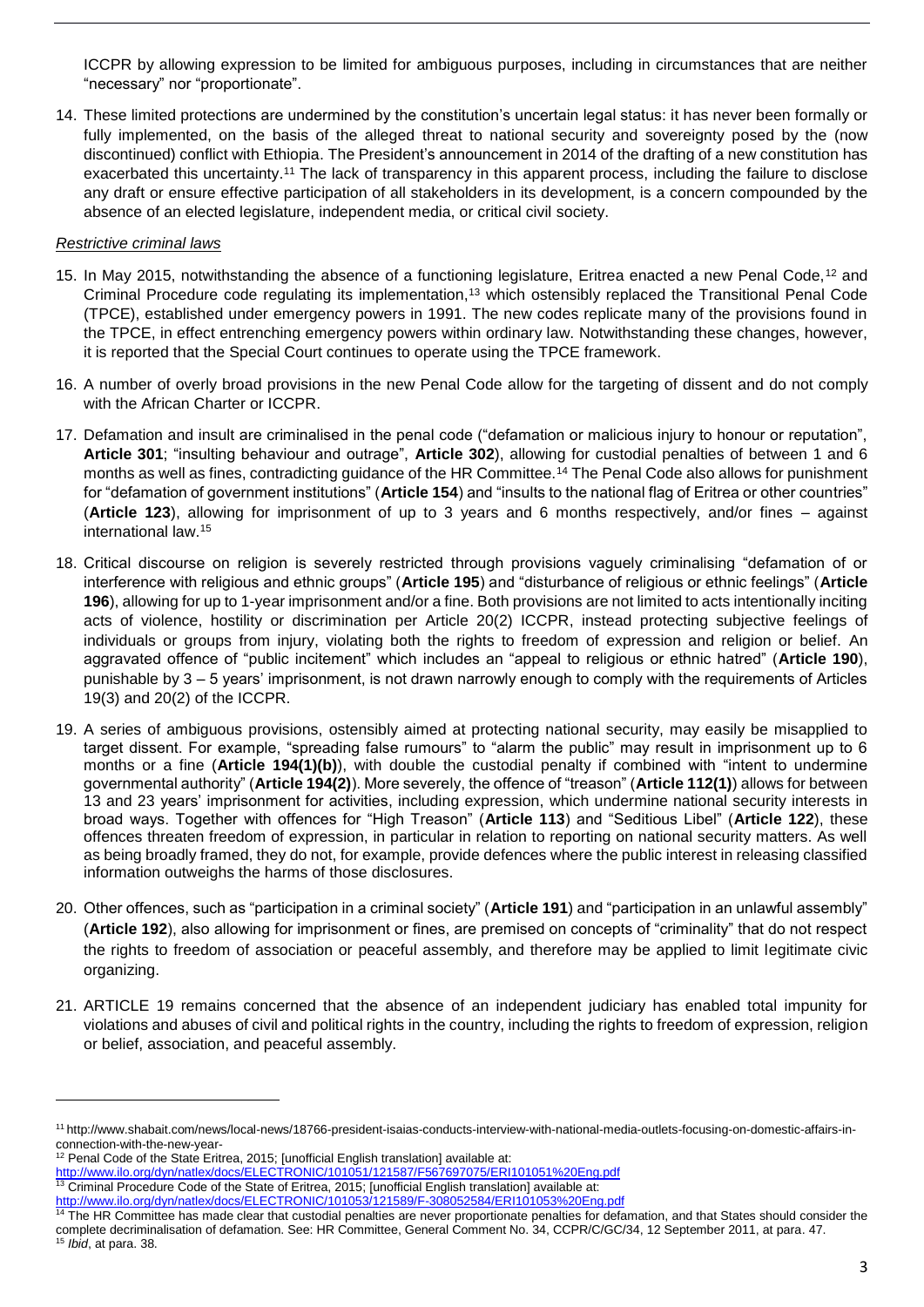- 22. Arbitrary and incommunicado arrests and detentions of persons engaged in actual or perceived dissent or criticism, including of journalists and politicians whose rights are subject to the abovementioned ACHPR communications, are a concern. While accurate figures are challenging to maintain, reports in 2016 claim 360 facilities in the country hold more than 10,000 prisoners detained for political reasons.<sup>16</sup>
- 23. Indiscriminate mass arrests to disperse and deter peaceful assemblies are also a serious concern, including hundreds of individuals – including minors – peacefully assembling in the Akriya neighbourhood in October 2017, in response to the arrest of the late elder Musa Mohamed Nur. <sup>17</sup> Following his death in custody, and funeral in March 2018, hundreds more individuals were arrested, including two journalists.<sup>18</sup> Whilst many were released, an unknown number remain in custody.

## *Recommendations*

24. We recommend the government of Eritrea:

- Clarify the status of the 1997 Constitution, and ensure that any new Constitution is promulgated through a fully transparent, inclusive and participatory process, ensuring its guarantees for the aforementioned rights comply with international human rights law, including to ensure effective remedies for past human rights violations;
- Cease arbitrary arrests and arbitrary and incommunicado detentions, in particular for individuals exercising the abovementioned rights, and release and compensate all those currently detained for the exercise of those rights, including all journalists and political opponents;
- Reform the Penal Code to bring it into compliance with international human rights law, including by amending or where necessary repealing the abovementioned provisions which do not comply with international human rights law, and discontinuing the use of the TPCE.

## **Media freedom and safety of journalists**

25. No independent media exists in Eritrea, notwithstanding the government's acceptance during the last UPR of recommendations to respect the rights of the press and other media, and ensure any "harm" against journalists is investigated and perpetrators prosecuted. **<sup>19</sup>** A series of more specific recommendations related to these issues were not supported, demonstrating the lack of political will to create an enabling environment for a free press.<sup>20</sup>

#### *Press and Broadcast Regulation*

- 26. While the absence of independent media in the country makes the concept of "regulation" largely moot, the Press Proclamation No. 90/1996 is relevant for the almost total discretion it gives for arbitrary executive action. Even if institutions are reformed, the repeal of the 1996 Proclamation, would be essential to bringing the framework for media freedom in line with international human rights law.
- 27. The 1996 Proclamation provides, for example, a total State monopoly over radio and television broadcasting (**Article 4(1)(d)**), while allowing the State to own other forms of media (**Article 4(3)**), and requiring all journalists to register with the government (**Article 3**). Rather than seek to protect media independence, diversity and pluralism, the Proclamation requires all media to work "to realize national objectives" defined by the government and "develop public control" (**Article 4(2)**). A series of positive obligations define how journalists are required to report the news (see, for example, **Article 5**), and a broad range of content-based reporting limitations, many duplicating provisions in the Penal Code, are also set out (**Part V of the Proclamation**). Close supervision from the Ministry of Information, together with powers to fine media and refuse or revoke licenses, equate to almost unfettered control over media, making the limited judicial oversight provided in the Proclamation meaningless. Foreign media are also tightly regulated under the Proclamation.
- 28. The last national private media outlets were banned in September 2001, and no foreign correspondences have been allowed to maintain residency since BBC and Reuters journalist Jonah Fisher was expelled in 2004. Even

**.** 

<sup>16</sup> https://www.theguardian.com/world/2016/sep/18/eritrea-is-a-prison-state-no-wonder-so-many-are-desperate-to-escape

<sup>17</sup> Report of the Special Rapporteur on the situation of human rights in Eritrea, 25 June 2018, A/HRC/38/50, at paras 35-37.

 $18$  Ibid. at paras.  $36(b)$  and  $37(b)$ 

<sup>19</sup>122.67 (Canada); 122.152 (Belgium);

<sup>&</sup>lt;sup>20</sup>122.121 (Tunisia); 122.155 (Spain); 122.163 (Sweden); 122.164 (Czech Republic); 122.165 (Austria); 122.166 (Belgium); 122.167 (Estonia); 122.148 (Norway);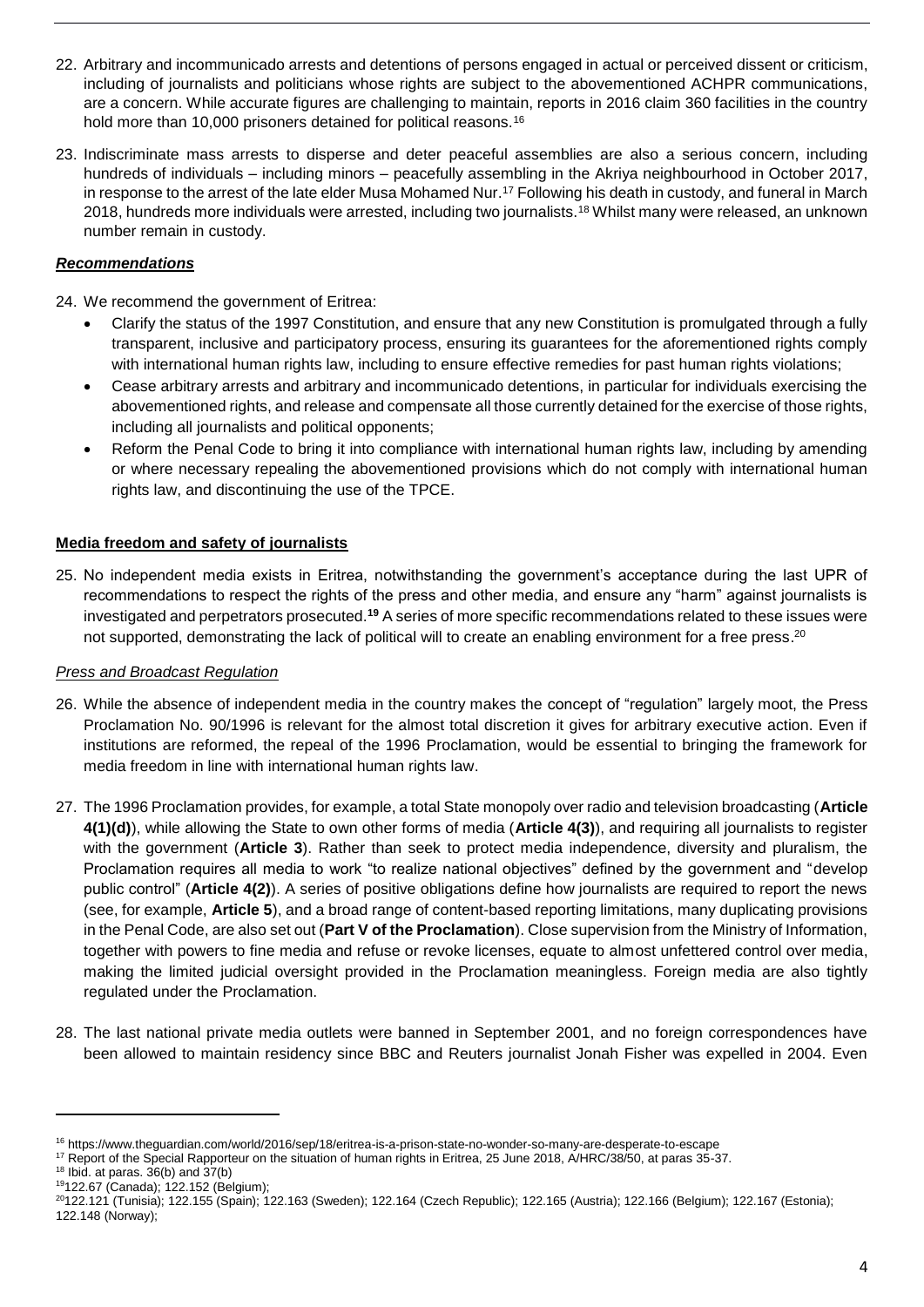State-owned media have fallen out of favour with their government owners: *Radio Bana* was forcibly closed in 2009, and 38 of its employees were arrested.<sup>21</sup>

29. Media outlets currently licensed to operate in the country are limited to the state newspaper, the state television station, and three state-run radio stations. Reports that the National Security Office is considering restricting access to satellite television channels, further threatens to reduce access to the already extremely limited sources of independent information in the country.

#### *Deaths in custody, arbitrary detention and harassment of journalists*

- 30. Eritrea has the highest number of jailed journalists in Africa, with the UN Special Rapporteur on human rights in Eritrea stating that since 2012, at least 90 journalists had been arbitrarily arrested and detained.<sup>22</sup>
- 31. While they should never have been detained, we welcome the January 2015 release on bail of six *Radio Bana* journalists: Ghirmay Abraham, Yirgalem Fisseha, Bereket Misghina (aka Wedi Misghina), Meles Negusse, Petros Teferi (aka Wedi Qeshi), and Basilos Zemo. Arrested on 22 February 2009, they were never charged or tried during their 6 years in detention.
- 32. It is unacceptable that the government continues to refuse to confirm the whereabouts and wellbeing of, or release, any of the 18 journalists arrested in September 2001, or those detained since.<sup>23</sup> A claim by the Foreign Minister in June 2016, in an interview with Radio France Internationale, that all 18 journalists and politicians arrested in 2001 were alive has not been verified.<sup>24</sup>
- 33. Reports that at least seven journalists have died in detention, including Dawit Habtemichael, Mattewos Habteab, Wedi Itay (aka Sahle Tsegazab), Fessehaye "Joshua" Yohanmes, Said Abdulkader of Admas, Medhanie Haile of Keste and Yusuf Mohamed Ali , have yet to be confirmed or investigated by the government.
- 34. Journalists working for State-owned media in the country and who are not detained are nevertheless subject to close surveillance and in a climate of fear of reprisals, in particular if their reporting is perceived as inaccurate or critical, or if they attempt to leave Eritrea. In an early 2016 act of intimidation, for example, journalists and staff holding key positions in the Ministry of Information were required to provide detailed information on themselves and family members.

#### *Recommendations*

**.** 

35. We recommend that the government of Eritrea:

- Repeal the Press Proclamation No. 90/1996, and undertake comprehensive reforms to provide an enabling environment for an independent, diverse, and pluralistic media;
- Allow private media outlets forcibly closed to reopen, ensuring in law their independence from government interference;
- Confirm the names, locations and wellbeing of all detained journalists, and ensure prompt, effective, impartial investigation of all deaths and alleged torture or ill-treatment in custody, with adequate redress provided to victims or their next of kin;
- Cease the harassment, arbitrary arrest and detention of journalists, and ensure the immediate and unconditional release of all those who remain in prison and their access to effective remedies.

<sup>&</sup>lt;sup>21</sup> See, Eritrea: A nation silenced, ARTICLE 19, June 2013,<https://www.article19.org/data/files/medialibrary/3494/Eritrea-a-Nation-Silence.pdf> at p.10

 $22$  See, Interactive Dialogue with the UN Special Rapporteur on the situation of human rights in Eritrea, 38<sup>th</sup> Session of the UN Human Rights Council, 26 June 2018, available at: [http://webtv.un.org/en/ga/watch/id-sr-on-human-rights-in-eritrea-17th-meeting-38th-regular-session-human](http://webtv.un.org/en/ga/watch/id-sr-on-human-rights-in-eritrea-17th-meeting-38th-regular-session-human-rights-council-/5801987527001/?term=?lanfrench&sort=date)[rights-council-/5801987527001/?term=?lanfrench&sort=date](http://webtv.un.org/en/ga/watch/id-sr-on-human-rights-in-eritrea-17th-meeting-38th-regular-session-human-rights-council-/5801987527001/?term=?lanfrench&sort=date)

<sup>&</sup>lt;sup>23</sup> The 18 journalists were the subject of the aforementioned communication 275/03 to the ACHPR, ARTICLE 19 v Eritrea. The group of journalists included: Ghebrehiwet Keleta, a news writer for Tsigenay; Selamyinghes Beyene, reporter for the weekly Meqaleh; Binyam Haile of Haddas Eritrea; Yosef Mohamed Ali, chief editor of Tsigenay; Seyoum Tsehaye, freelance editor and photographer and former Director of Eritrean State Television (ETV); Temesgen Gebreyesus, reporter for Keste Debena; Mattewos Habteab, editor of Meqaleh; Dawit Habtemicheal, assistant chief editor, Meqaleh; Medhanie Haile, assistant chief editor, Keste Debena; Fessahye Yohannes (or Joshua) editor-in-chief of Setit; Said Abdulkadir, chief editor of Admas; Amanuel Asrat, chief editor of Zemen; Dawit Isaak, contributor to Setit; Hamid Mohammed Said, ETV; Saleh Aljezeeri, Eritrean state radio; and Simret Seyoum, a writer and general manager for Setit.

**<sup>24</sup> "**Eritrea's foreign minister denies rights abuses, blames Ethiopia for clashes", Radio France International, 21 June 2016; available at: http://en.rfi.fr/africa/20160621-eritrea-foreign-minister-denies-human-rights-abuses-clashes-ethiopia-disappeared-act